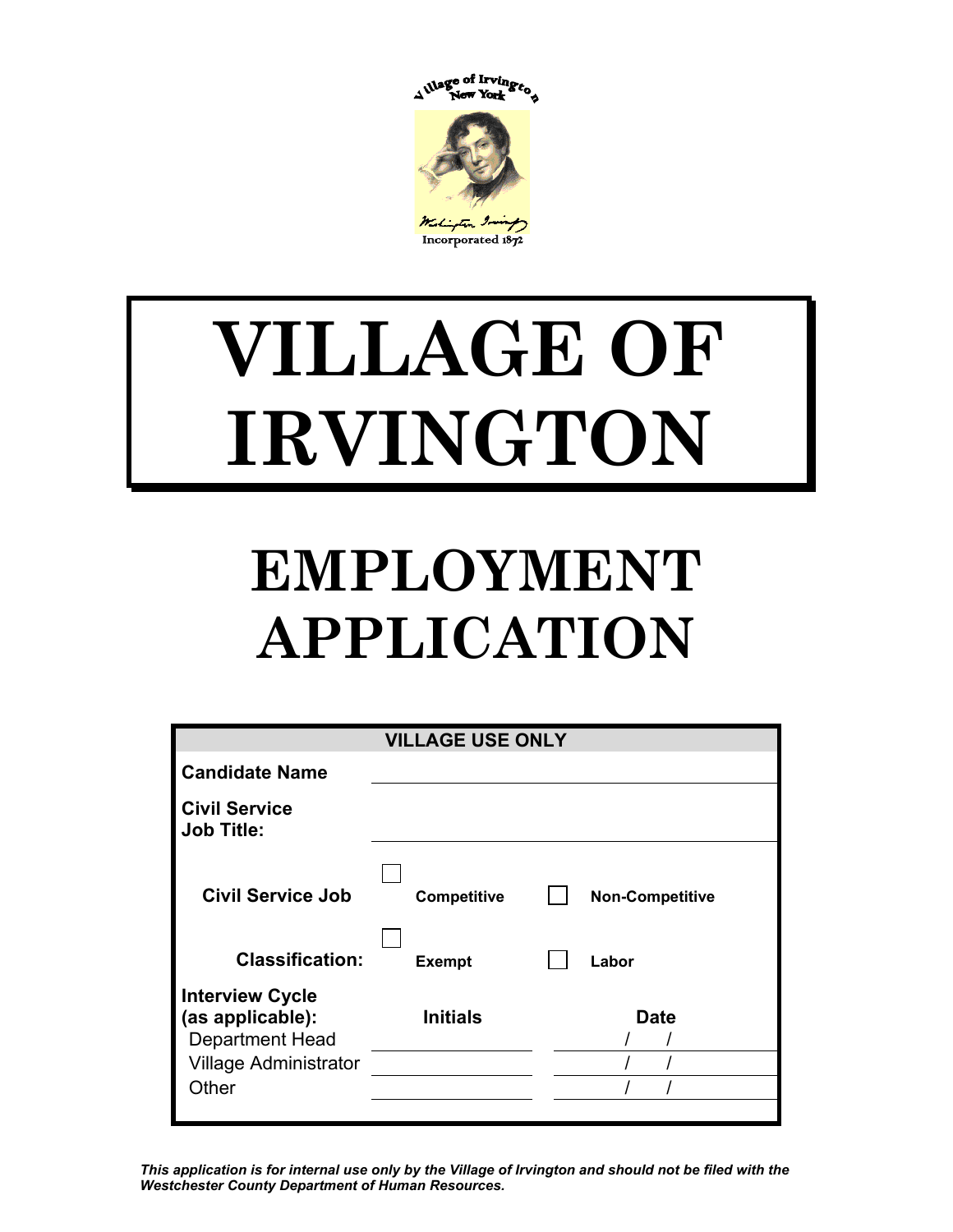## **VILLAGE OF IRVINGTON Employment Application**

Please **TYPE** or **PRINT** clearly. *This application must be completed and signed personally by the applicant*. Each question must be answered in full. If answer is NO or NONE, indicate such. We appreciate your interest in employment with the Village of Irvington.

We are an **Equal Opportunity Employer**. We consider all applications for all positions without regard to race, religion, color, gender, age, national origin, physical or mental disability, marital status, veteran status, genetic predisposition or carrier status, sexual orientation, or any other legally protected status or class. Applicants requiring a reasonable accommodation to participate in the application and/or interviewing process are encouraged to contact the Village Administrator's Office. This application for employment will be considered active for a period of time not to exceed 60 days. Any applicant wishing to be considered for employment beyond this time period should reapply by completing another employment application.

|                     | Name (First, Middle, Last)                                                                                                                                                                                                                                                                                                                                                                                                | Social Security Number      |                                               |  |  |  |
|---------------------|---------------------------------------------------------------------------------------------------------------------------------------------------------------------------------------------------------------------------------------------------------------------------------------------------------------------------------------------------------------------------------------------------------------------------|-----------------------------|-----------------------------------------------|--|--|--|
|                     | Address                                                                                                                                                                                                                                                                                                                                                                                                                   | Phone Number                |                                               |  |  |  |
|                     | City                                                                                                                                                                                                                                                                                                                                                                                                                      | <b>State</b><br>Zip         |                                               |  |  |  |
|                     | Position Applied For                                                                                                                                                                                                                                                                                                                                                                                                      | <b>Salary Desired</b>       |                                               |  |  |  |
| Ϋ́<br>Τ<br>Ä        | $\Box$ Full Time<br>$\Box$ Part Time<br>Are You Available For<br>$\Box$ Temporary                                                                                                                                                                                                                                                                                                                                         | Date Available For Work     |                                               |  |  |  |
|                     | How were you referred to the Village of Irvington?<br>$\Box$ Internet<br>$\Box$ Newspaper                                                                                                                                                                                                                                                                                                                                 | □ Civil Service Job Posting | $\Box$ Walk-in                                |  |  |  |
|                     | $\Box$ Other $\Box$                                                                                                                                                                                                                                                                                                                                                                                                       |                             |                                               |  |  |  |
| <b>BIOGRAPHICAL</b> | $\Box$ Yes $\Box$ No<br>Are you currently employed?<br>If yes, may we contact your employer to obtain employment information?<br>$\Box$ Yes $\Box$ No                                                                                                                                                                                                                                                                     |                             |                                               |  |  |  |
|                     | Have you ever filed an application or interviewed for employment with the Village of Irvington?<br>If yes, give month and year<br>$\mathcal{L}$ and $\mathcal{L}$ and $\mathcal{L}$ and $\mathcal{L}$                                                                                                                                                                                                                     |                             | $\Box$ Yes $\Box$ No                          |  |  |  |
|                     | Have you ever been employed with the Village of Irvington before?<br>If yes, give dates From<br>$\frac{1}{2}$ $\frac{1}{2}$ $\frac{1}{2}$ $\frac{1}{2}$ $\frac{1}{2}$ $\frac{1}{2}$ $\frac{1}{2}$ $\frac{1}{2}$ $\frac{1}{2}$ $\frac{1}{2}$ $\frac{1}{2}$ $\frac{1}{2}$ $\frac{1}{2}$ $\frac{1}{2}$ $\frac{1}{2}$ $\frac{1}{2}$ $\frac{1}{2}$ $\frac{1}{2}$ $\frac{1}{2}$ $\frac{1}{2}$ $\frac{1}{2}$ $\frac{1}{2}$<br>To |                             | $\Box$ Yes $\Box$ No                          |  |  |  |
|                     | Are you legally eligible for employment in the United States?<br>Employment eligibility verification will be required upon employment.                                                                                                                                                                                                                                                                                    |                             | $\Box$ Yes $\Box$ No                          |  |  |  |
|                     | If you are under 18 years of age, can you provide required proof of your eligibility to work?                                                                                                                                                                                                                                                                                                                             |                             | $\Box$ Yes $\Box$ No<br>$\Box$ Not Applicable |  |  |  |
|                     | If you have been provided with a job description for the position for which you are applying, are you able to perform the<br>essential functions of the position with or without reasonable accommodation?                                                                                                                                                                                                                |                             | $\Box$ Yes $\Box$ No<br>$\Box$ Not Applicable |  |  |  |

|                                   | <b>Type of School</b><br><b>Attended</b> | Name and Location of School | <b>Number of Years</b><br>Completed<br>(do not give dates) | <b>Course of Study</b> | <b>Diploma or Degree</b><br><b>Obtained</b> |
|-----------------------------------|------------------------------------------|-----------------------------|------------------------------------------------------------|------------------------|---------------------------------------------|
|                                   | High School<br>or<br>Preparatory School  |                             |                                                            |                        |                                             |
| <b>EDUCATIONAL<br/>BACKGROUND</b> | College                                  |                             |                                                            |                        |                                             |
|                                   | Other                                    |                             |                                                            |                        |                                             |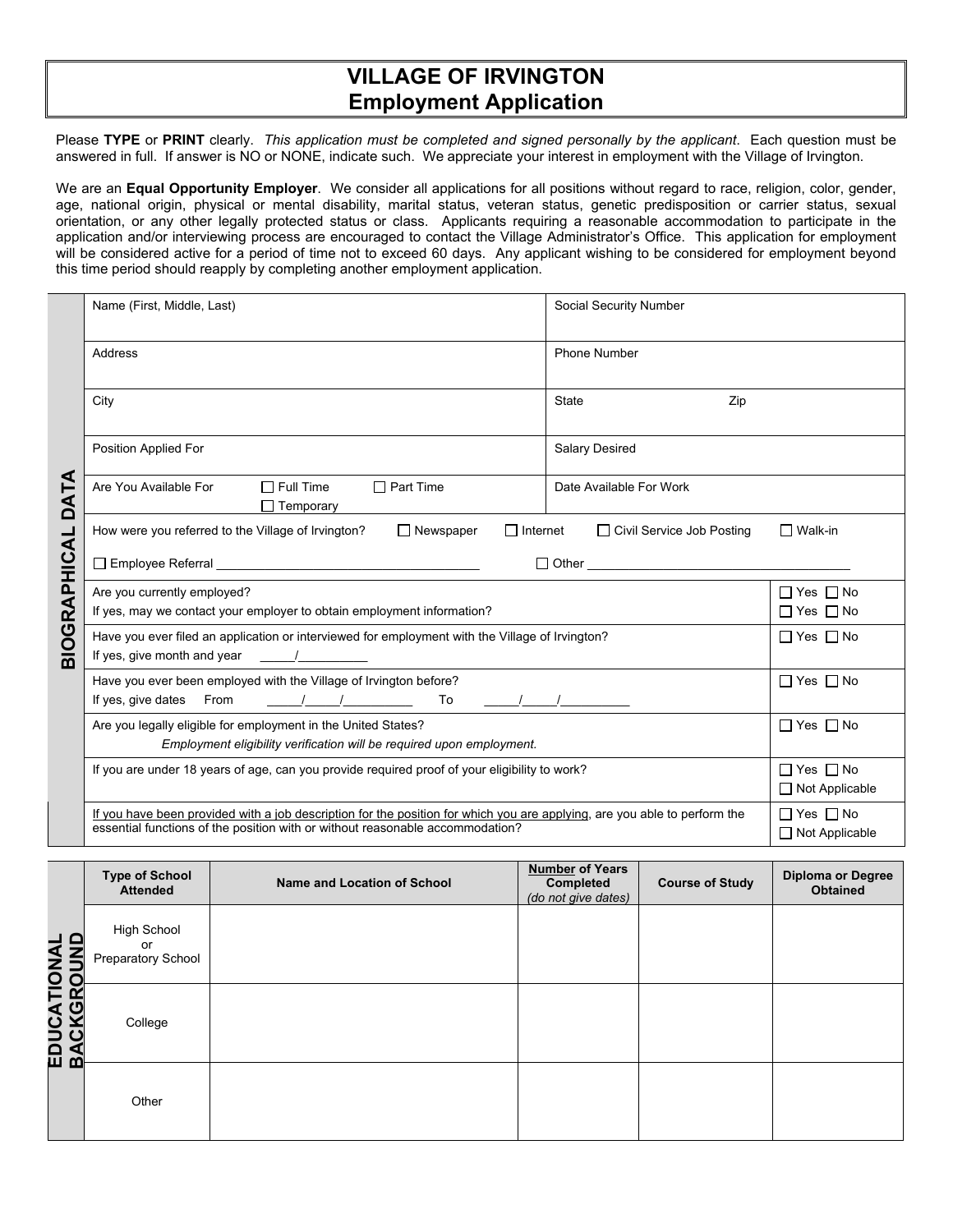|               | <b>Typing Speed:</b>                                                                                                                                                | <b>WPM</b> | Data Entry: |                                      | # Numeric Keystrokes/Hour                                                | # Alpha Keystrokes/Hour |
|---------------|---------------------------------------------------------------------------------------------------------------------------------------------------------------------|------------|-------------|--------------------------------------|--------------------------------------------------------------------------|-------------------------|
|               | <b>Computer Skills:</b>                                                                                                                                             |            |             |                                      |                                                                          |                         |
| ທ<br>KIL<br>ທ | List certificates, licenses (including driver license or CDL endorsement)<br>or professional achievements that would support your qualifications for<br>employment: |            |             | feel would support your application: | List any additional skills, technical or professional knowledge that you |                         |
|               | If you are applying for a position which requires a Commercial Driver<br>License, provide Driver License Number here:                                               |            |             |                                      |                                                                          |                         |

*List your previous four (4) employers whether or not they seem relevant to the position for which you are applying.*

| <b>Present or Last Employer</b>                                         |      |                              |     |  |
|-------------------------------------------------------------------------|------|------------------------------|-----|--|
| Name of Employer                                                        |      | Phone Number                 |     |  |
| Address                                                                 | City | State                        | Zip |  |
| Employment Dates (Month/Year)                                           |      | Salary                       |     |  |
| Title of Position                                                       |      | Name and Title of Supervisor |     |  |
| Description of duties, responsibilities and significant accomplishments |      |                              |     |  |
| Reason for leaving                                                      |      |                              |     |  |
|                                                                         |      |                              |     |  |

| <b>Next Previous Employer</b> |                                                                         |                              |  |  |  |
|-------------------------------|-------------------------------------------------------------------------|------------------------------|--|--|--|
| Name of Employer              |                                                                         | <b>Phone Number</b>          |  |  |  |
| Address<br>City               |                                                                         | <b>State</b><br>Zip          |  |  |  |
| Employment Dates (Month/Year) |                                                                         | Salary                       |  |  |  |
| Title of Position             |                                                                         | Name and Title of Supervisor |  |  |  |
|                               | Description of duties, responsibilities and significant accomplishments |                              |  |  |  |
| Reason for leaving            |                                                                         |                              |  |  |  |

| <b>Next Previous Employer</b>                                           |      |                              |     |  |  |
|-------------------------------------------------------------------------|------|------------------------------|-----|--|--|
| Name of Employer                                                        |      | <b>Phone Number</b>          |     |  |  |
| Address                                                                 | City | State                        | Zip |  |  |
| Employment Dates (Month/Year)                                           |      | Salary                       |     |  |  |
| <b>Title of Position</b>                                                |      | Name and Title of Supervisor |     |  |  |
| Description of duties, responsibilities and significant accomplishments |      |                              |     |  |  |
| Reason for leaving                                                      |      |                              |     |  |  |